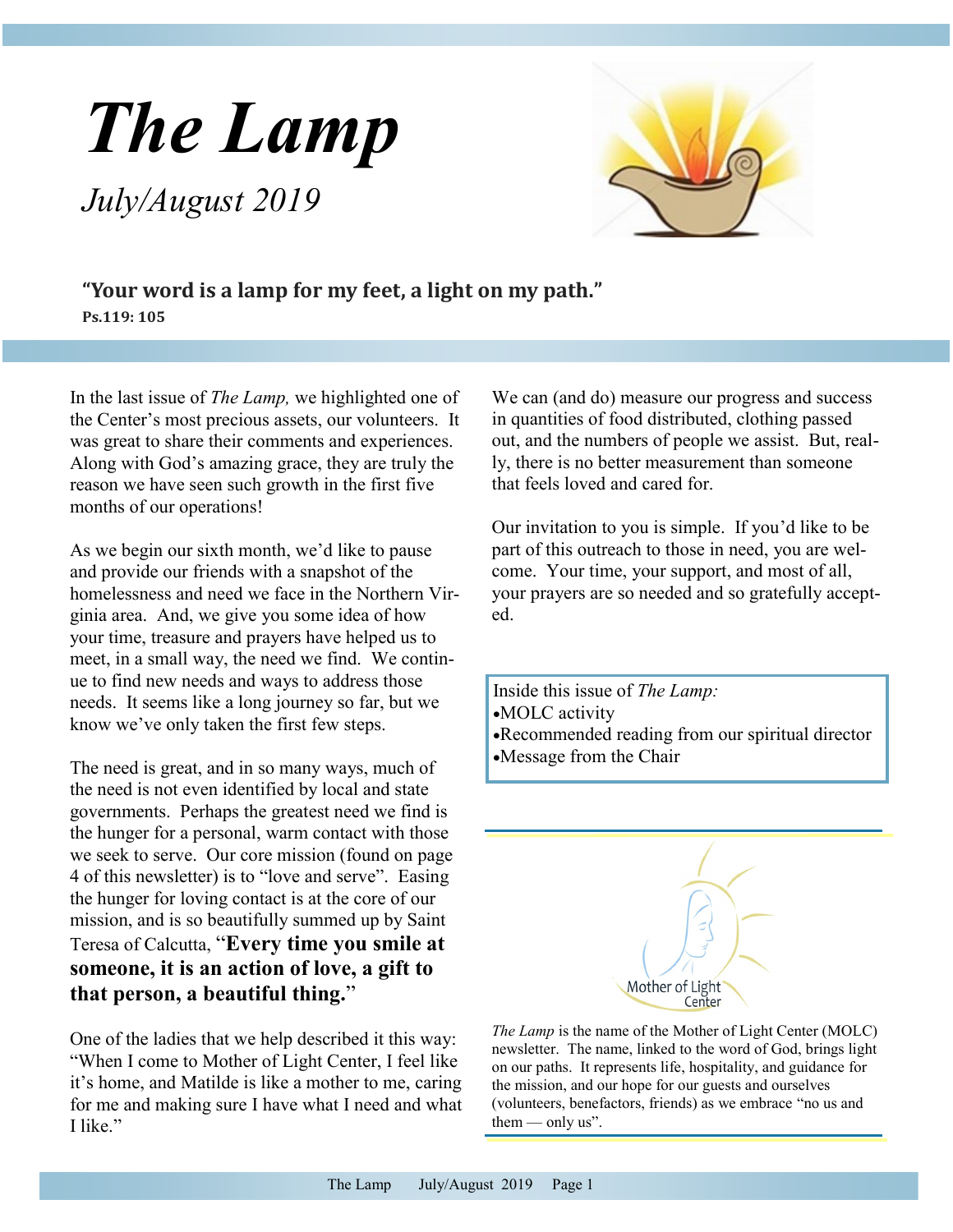## <span id="page-1-0"></span>*Food Insecurity in Northern VA*

As part of an ongoing effort to identify the needs of the Northern Virginia area, the Capitol Region Food Bank surveyed clients that use the food banks. The results of the survey conducted in December 2018 through January 2019, show the widespread need throughout our region. The graphics shown here represent Virginia-based clients only.

As an example, Fairfax County has approximately 58,000 food insecure citizens, of whom over 23,000 are children.



## **How do we help?**

As of the date of publication, we deliver food to **50 families.** Close to 1,500 pounds of food was delivered in the past two months! Some families need delivery twice a month, while others receive pantry and household items once a month.

2nd Friday of the month: At Shirlington Pavilion in Alexandria, day laborers (and some homeless men) are fed a homecooked lunch and given comfort bags.

Additional sites for day laborer distribution that are visited on a rotating basis are in Annandale, Falls Church, and Arlington. Bag lunches, snacks, and comfort bags are distributed. We find homeless persons in these groups, as well. We also are often referred to families that need food, clothing, or other support.

#### **SURVEY RESPONDENTS BY GEOGRAPHY**



Top ranking additional services requested by clients were **English** classes (29%), transportation assistance (26%), legal services (17%) and day care (17%).

We are so fortunate to have volunteers that are providing English lessons to single mothers to help them in finding employment. We also have assembled a network of pro-bono attorneys to provide immigration and other legal services.

#### St. Anne's Mothers Group

This group was formed to address the specific needs of single, poor women with children. Inaugurated on May 4, the mothers are given a chance to meet and discuss items of particular concern to them. The mothers and children also receive lunch and food pantry items and toiletries to take home.

It's hoped that one of the benefits will be the establishment of a support network and many friendships. Some of the fruits so far have been English lessons, job interview preparations, and most blessedly, the interest in having the unbaptized children fully welcomed into the Church through baptism!

An offshoot of the St. Anne's Mothers Group is the Youth Baking Camp. This pilot program will take place August 5-9 at St. Rita's Pastoral Center. Attendees are the children of the ladies in the Mothers Group. The camp will provide the children with baking skills, fellowship, and spiritual enrichment. Lunch will be served, as well!

We are looking for materials for the Youth Baking Camp. We need electric hand mixers, large mixing bowls, baking sheets, spatulas and measuring cups. Or sponsor a camper for the week for just \$40! If you have any of these items to donate, or wish to sponsor a camper, please contact us at www.motheroflightcenter@gmail.com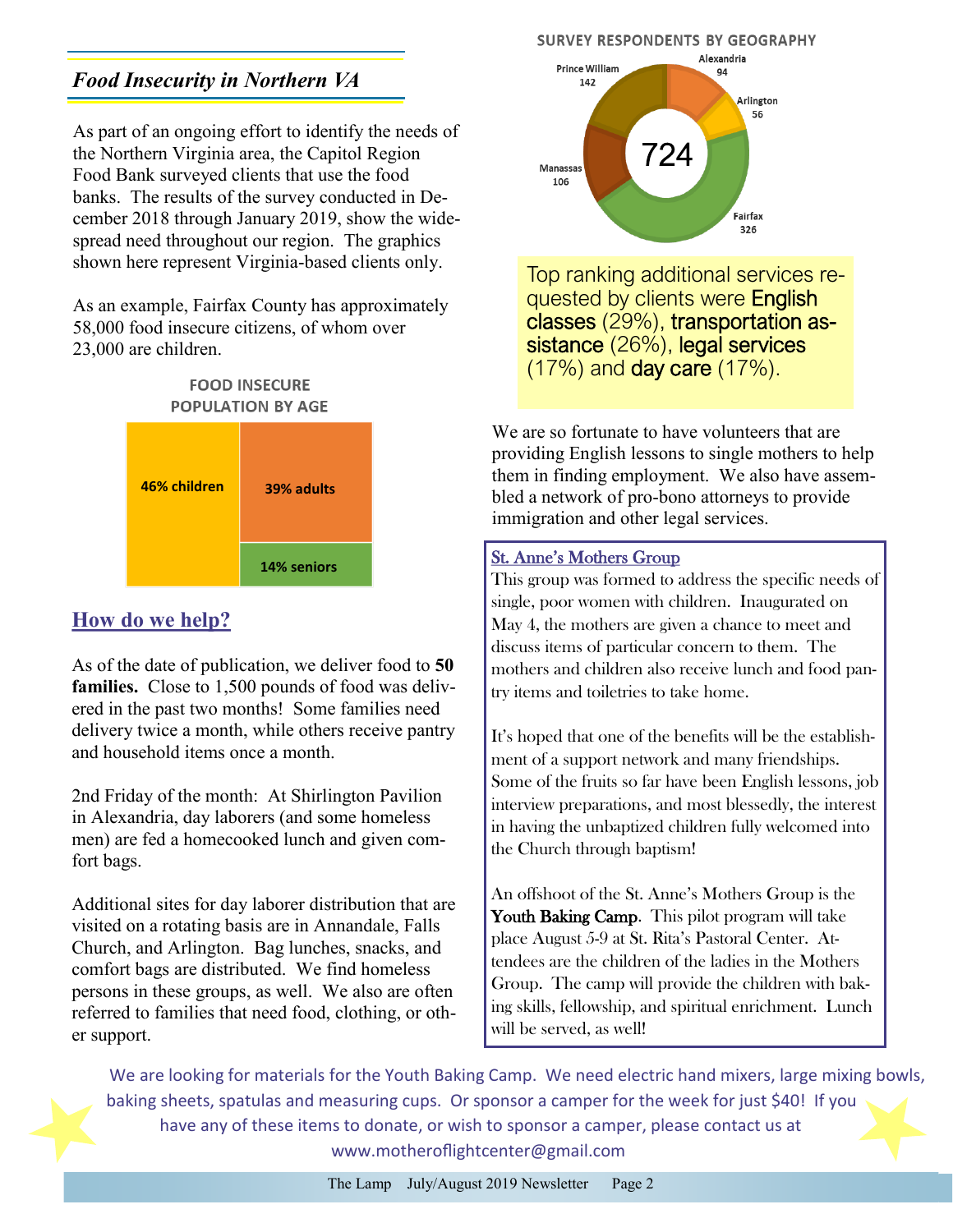### *Homelessness in Northern VA*

The most complete picture of homelessness in Northern Virginia comes from Fairfax County, the area's largest jurisdiction. In the larger DC metro area, Fairfax County has the second largest number of people who are homeless. Only Washington, DC has more people without homes.

- People in families accounted for 49% of homeless persons
- 30% of all persons who are homeless are children under the age of 18.
- 80% of all adults in homeless families are female.
- 57% of adults in families that were homeless were employed.
- Single individuals accounted for 51% of homeless persons.
- 6% of single adults who are homeless were reported as veterans.
- 74% of single adults who are homeless are male.
- 23% of single adults who are homeless are employed.

### **How do we help?**

1st Saturday of the month: At Bailey's Community Shelter, food is prepared and served to the homeless from the area. Clothing is distributed, along with comfort bags containing water, socks, snacks, toiletries, and other items as available. 70 pounds of food and supplies were distributed in May and June.

3rd Tuesday of the month: Meade Memorial Episcopal provides lunch to the area homeless. Since opening, we have distributed clothing, blankets, comfort bags, snacks and other items as needed. 68 pounds of supplies were distributed in the past two visits.

Walking outreach to the homeless in Crystal City, Alexandria, and Arlington is done on a rotating basis, depending on where we find the need. Bag lunches, comfort bags, water, and snacks are distributed.

#### *Recommended Reading*

An introduction to the wisdom of a profound and holy man, Blessed Columba Marmion. This volume is a shorter edition of *Christ in His Mysteries*, Dom Columba Marmion's profound reflection on the Mysteries of Christ's life as presented in the Gospels and the Liturgical Year. In Blessed Marmion's words, the mysteries that Jesus lived were lived for us. In them He shows Himself as our model and wills to make Himself one with our souls as Head of the Mystical Body of which we are members.

Blessed Columba Marmion (April 1, 1858 - January 30, 1923) was an Irish monk, and the third abbot of Maredsous Abbey. Beatified by Pope John Paul II on September 3, 2000, Marmion was one of the most popular and influential Catholic writers of the 20th century. His books are considered spiritual classics.





Reverend Father Matthew Zuberbueler Spiritual Director, Mother of Light Center Pastor, St. Anthony Catholic Church

[https://www.amazon.com/Our](#page-1-0)-Way-Life-Christ-Mysteries/dp/1887593039